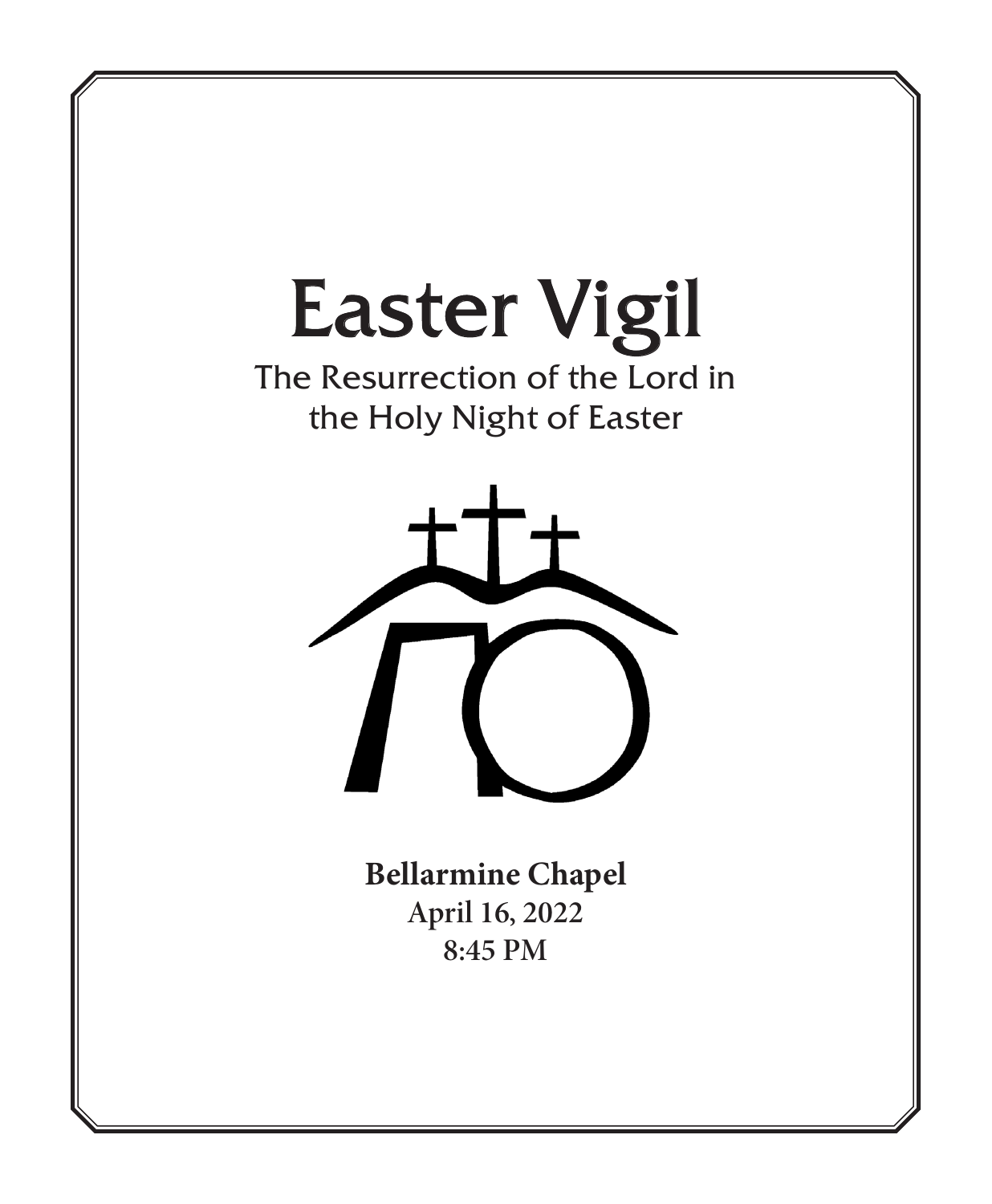#### Blessing of the Fire and Preparation of the Candle

**Procession with the Candle** 

Presider: The Light of Christ! All: Thanks be to God!

The Easter Proclamation (Exsultet)

## **LITURGY OF THE WORD**

#### **First Reading**

#### **First Psalm**

Marty Haugen



#### **Second Reading**

#### **Second Psalm**

Owen Alstott



Genesis 1:1,25-31a

Exodus 14:15-15:1

Exodus 15

Psalm 33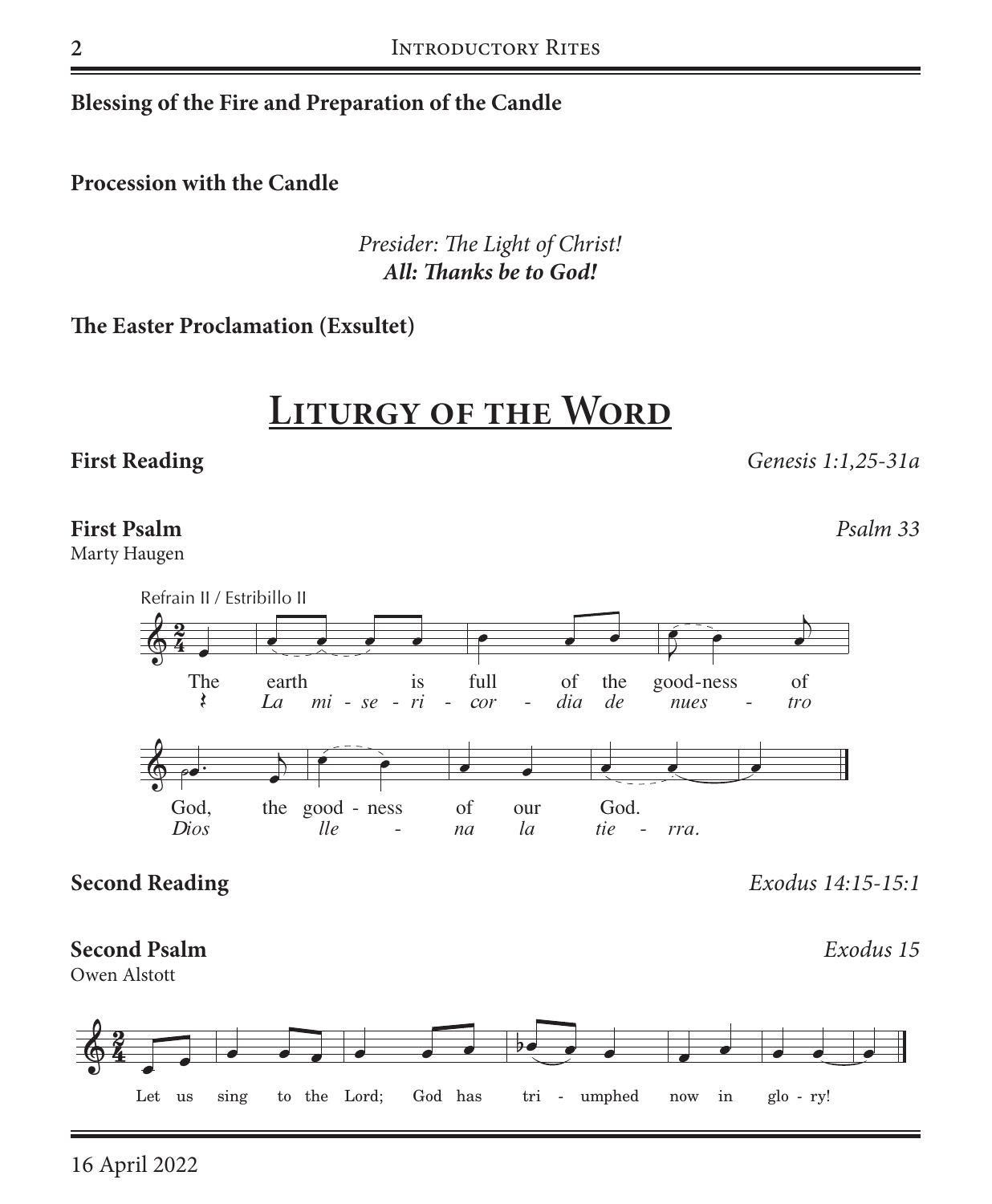#### **Third Psalm**

Marty Haugen

*Isaiah 12*



**Glory To God** Tony Alonso  $1.6$  God indeed is my Savior, I will never be a fraid,  $1.6$  will never be afraid,  $1.6$  will never be afraid,  $1.6$  will never be a fraid,  $1.6$  will never be a fraid,  $1.6$  will never be a fraid,  $1.6$  will never be a  $\mathbf{u}$ 

*Mass of Joy and Peace*



**Epistle Reading** *Romans 6:3-11* 

2. Lord Jesus Christ, Only Begotten Son,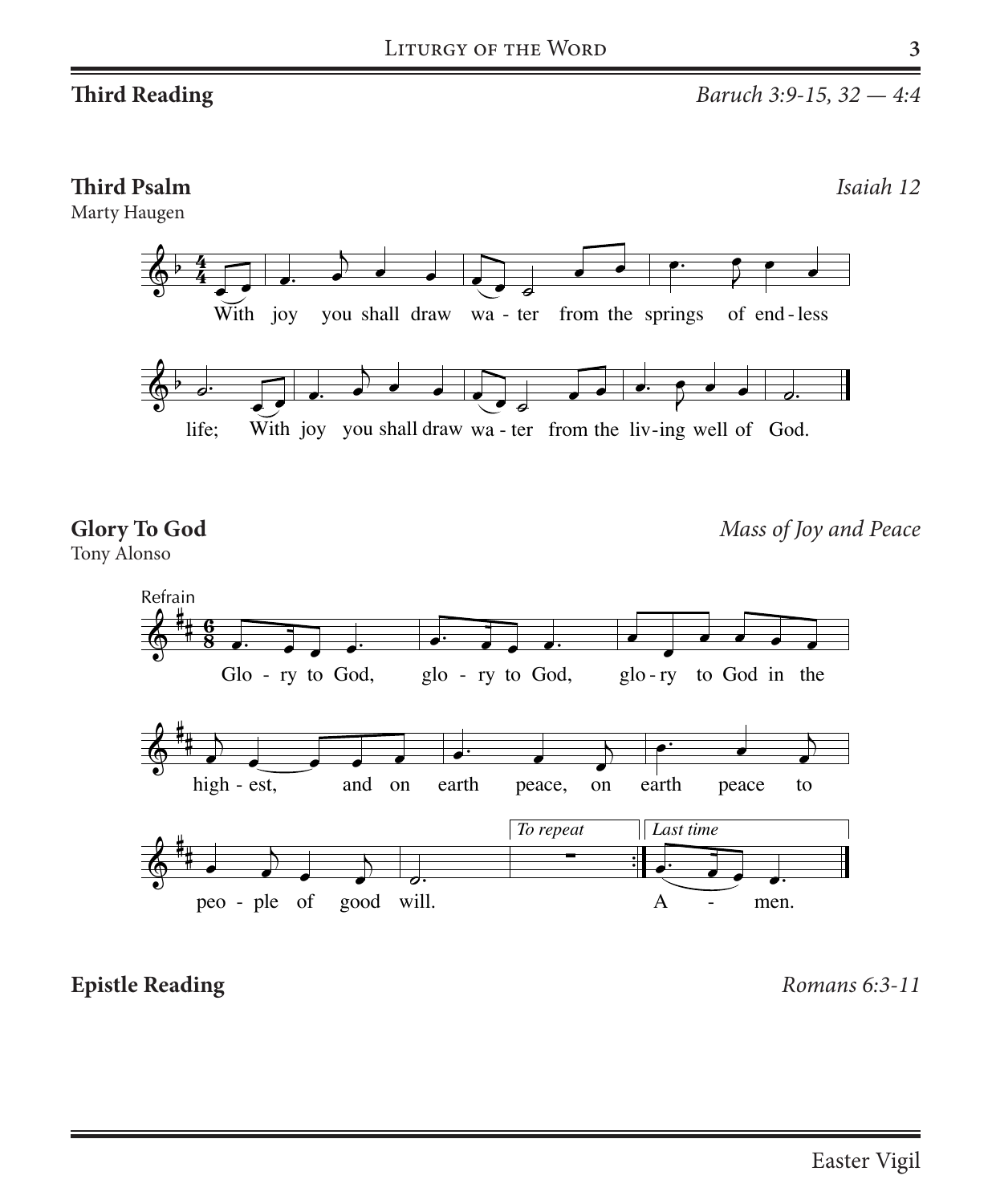#### **Gospel Acclamation**

 $Celtic$  *Alleluia* 

Christopher Walker, Fintan O'Carroll



 $M_{\rm H}$  , the 1995, Fintan O'Carroll and Christopher Walker. Published by OCP. All rights reserved. Published by OCP. All rights reserved. Published by OCP. All rights reserved. Published by OCP. All rights reserved. Pub **Gospel Reading** *Luke 24:1-12*

**Homily**

# **The Baptismal Liturgy**

**Blessing of the Waters**



� � Verses *Cantor:* **The Renunciation of Sin**

�� � � � *Response: I do.*

ssion of **The Profession of Faith** 

> action espon  $\overline{d}$   $\overline{d}$  $s, t$ i<br>Loli ven  $\eta$ en - *Response: Yes, I do believe!*

> > $\frac{1}{2}$

 $\frac{1}{2}$ 

 $\ddot{\phantom{a}}$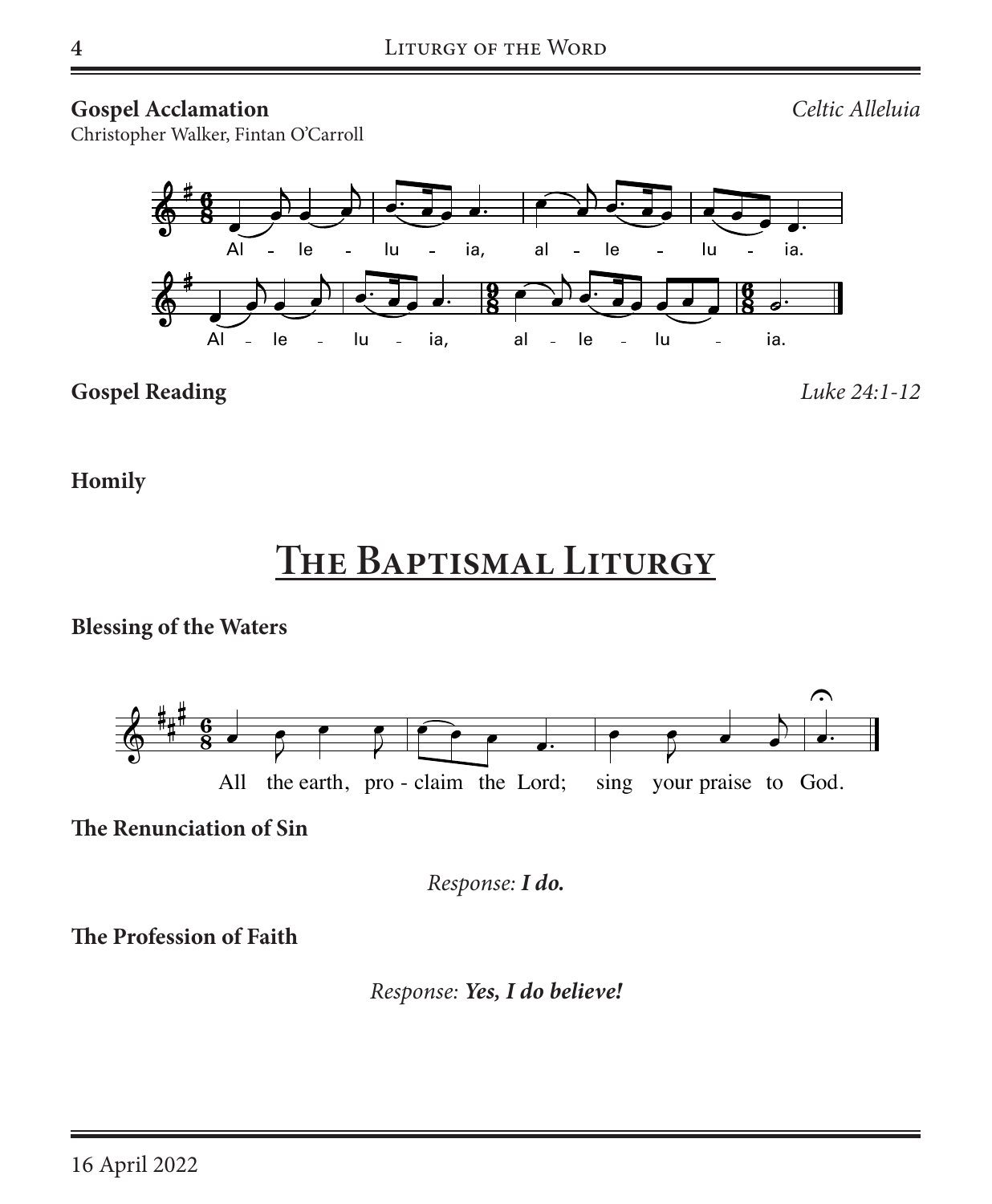#### **Reception into Full Communion**



**The Baptism of Adults**

*Repeat the above Alleluia.*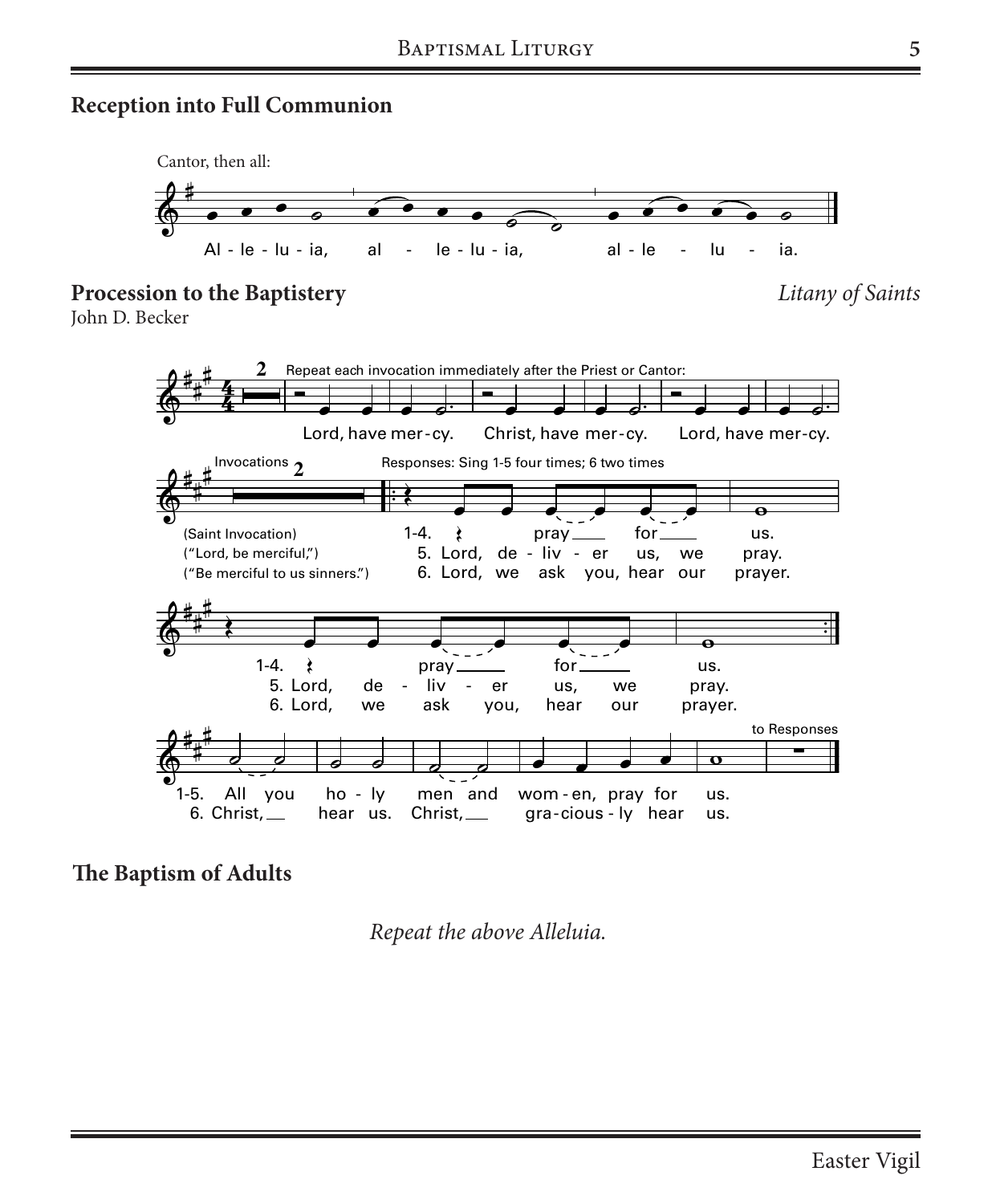#### **Sprinkling Rite**

Tony Alonso

*Springs of Water*



# **Rite of Confirmation**

**Laying On Of Hands** Taizé

*Veni Sancte Spiritus*

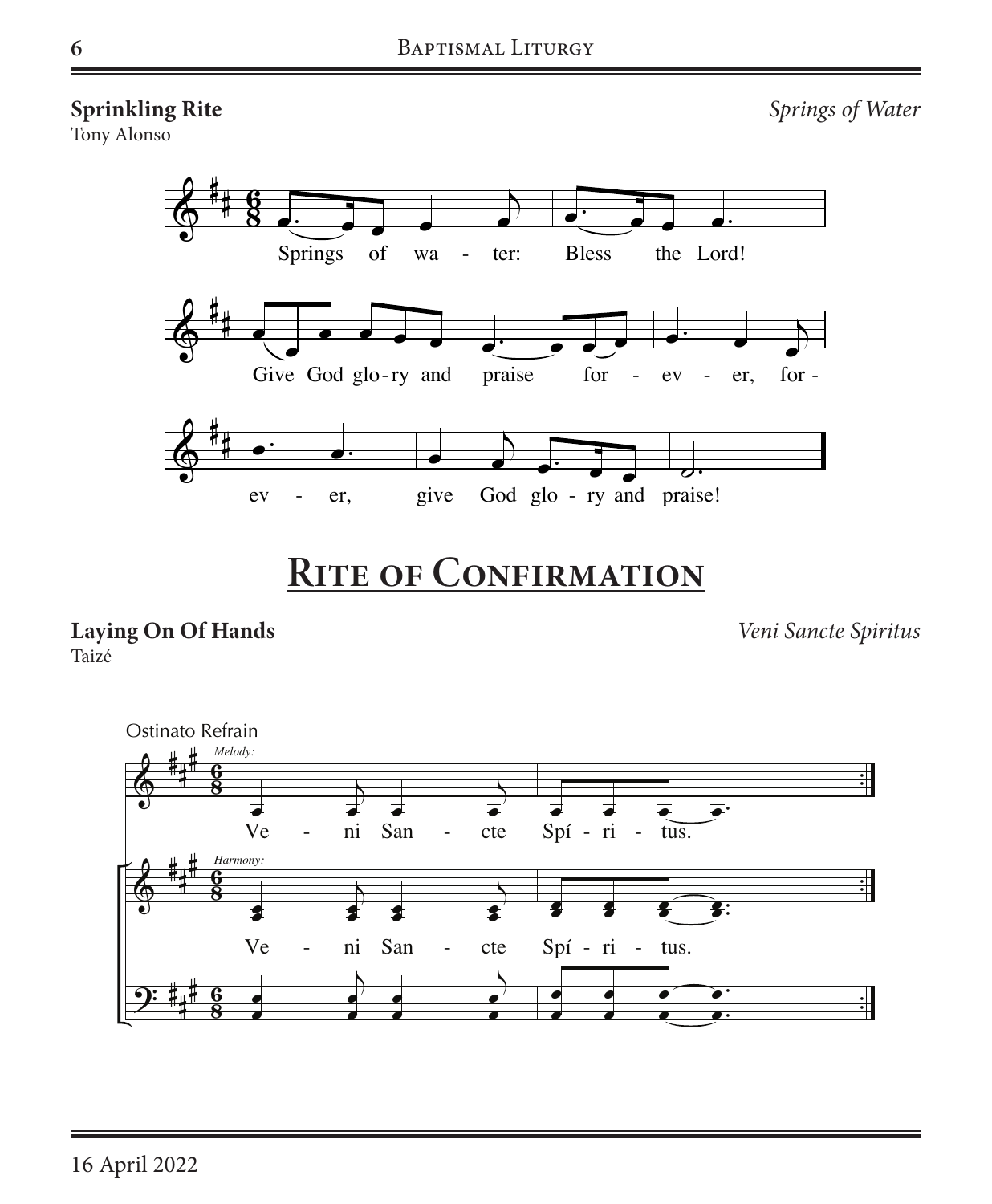### **After Confirmation**



**Exchange of Peace**

## **Liturgy of the Eucharist**

**Presentation of the Gifts**

**Out <sup>O</sup>** *Out of Darkness* **f Darkness**

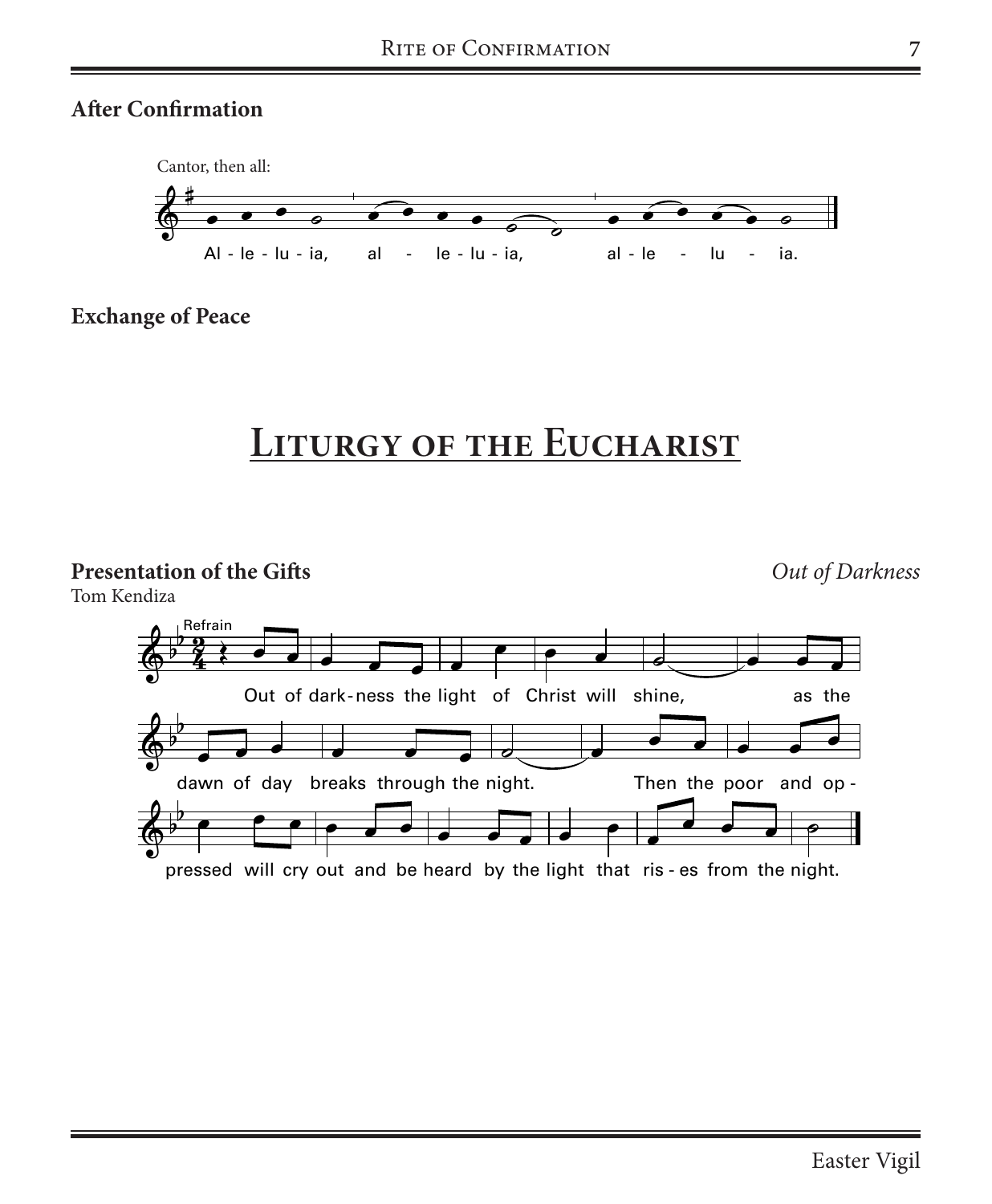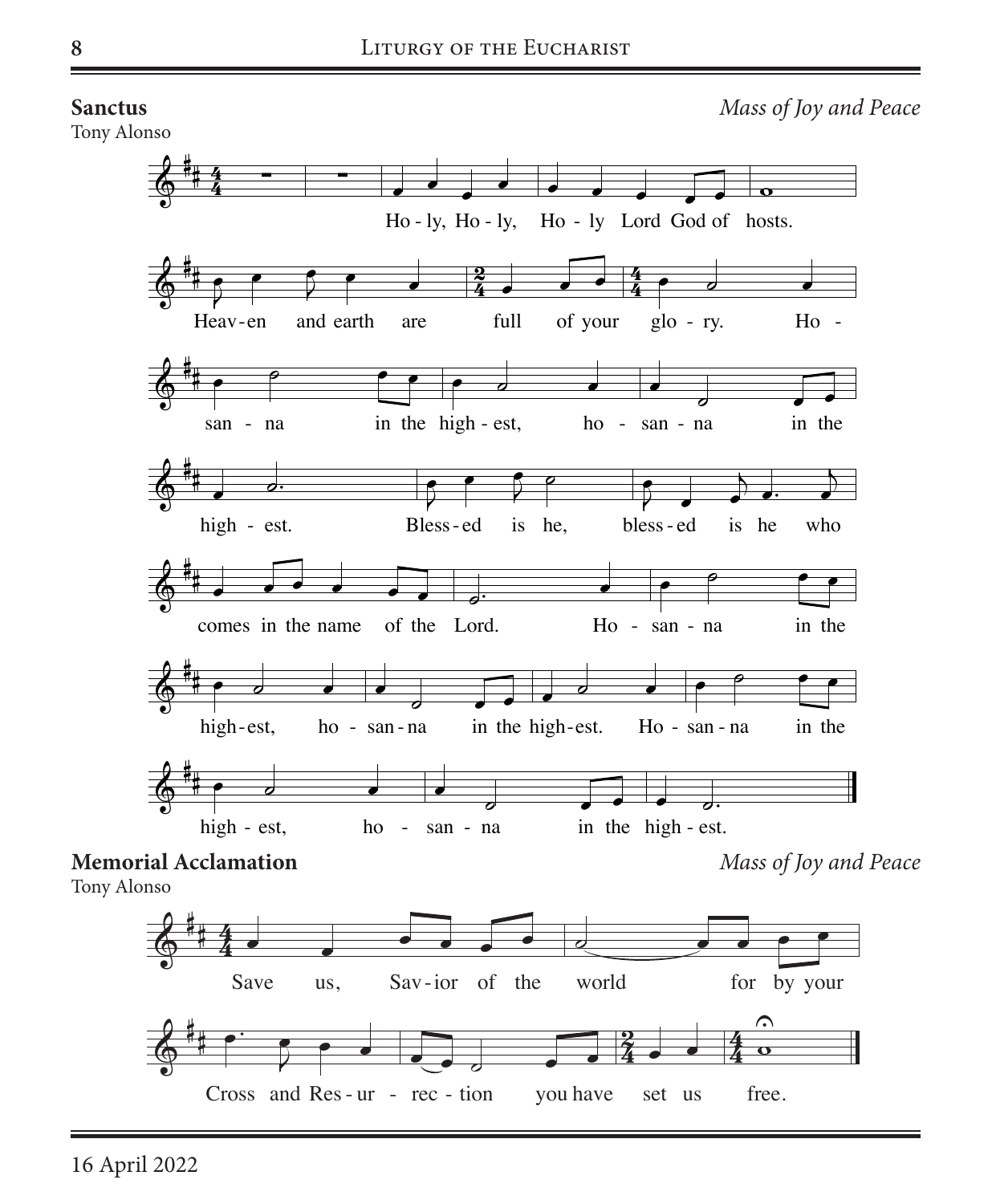### **Great Amen**

Tony Alonso

*Mass of Joy and Peace*





*Mass of Joy and Peace*



## $$

Lawrence Rosania

*The Supper of the Lord*  $\overline{11}$ 

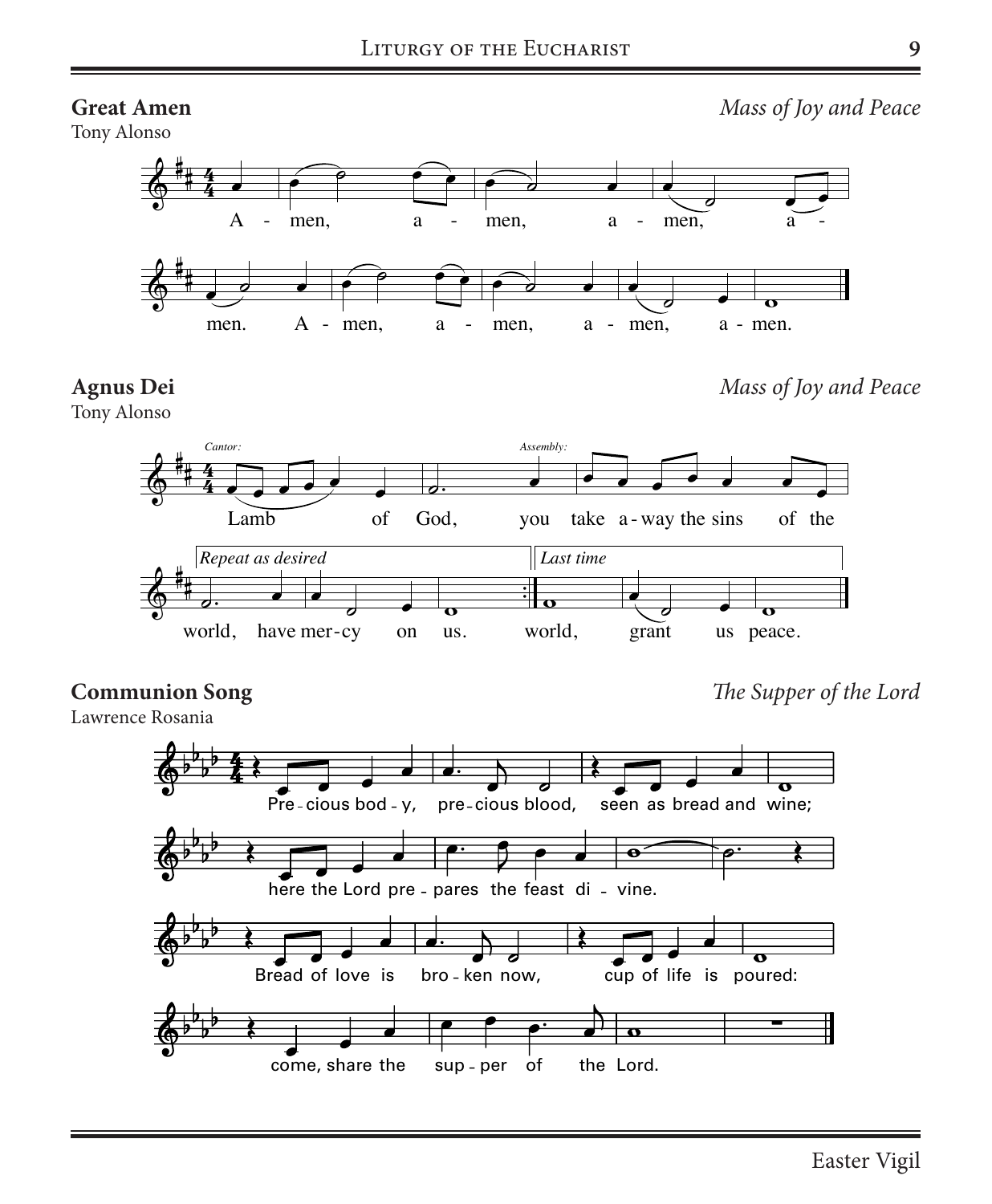

### **Special Thanks**

Thank you to the parish staff, our liturgical ministers, musicians, and everyone who has made this evening possible!

Please join us after mass for a reception in the Nieporte Lounge in Hailstones Hall. Exit the chapel and turn right.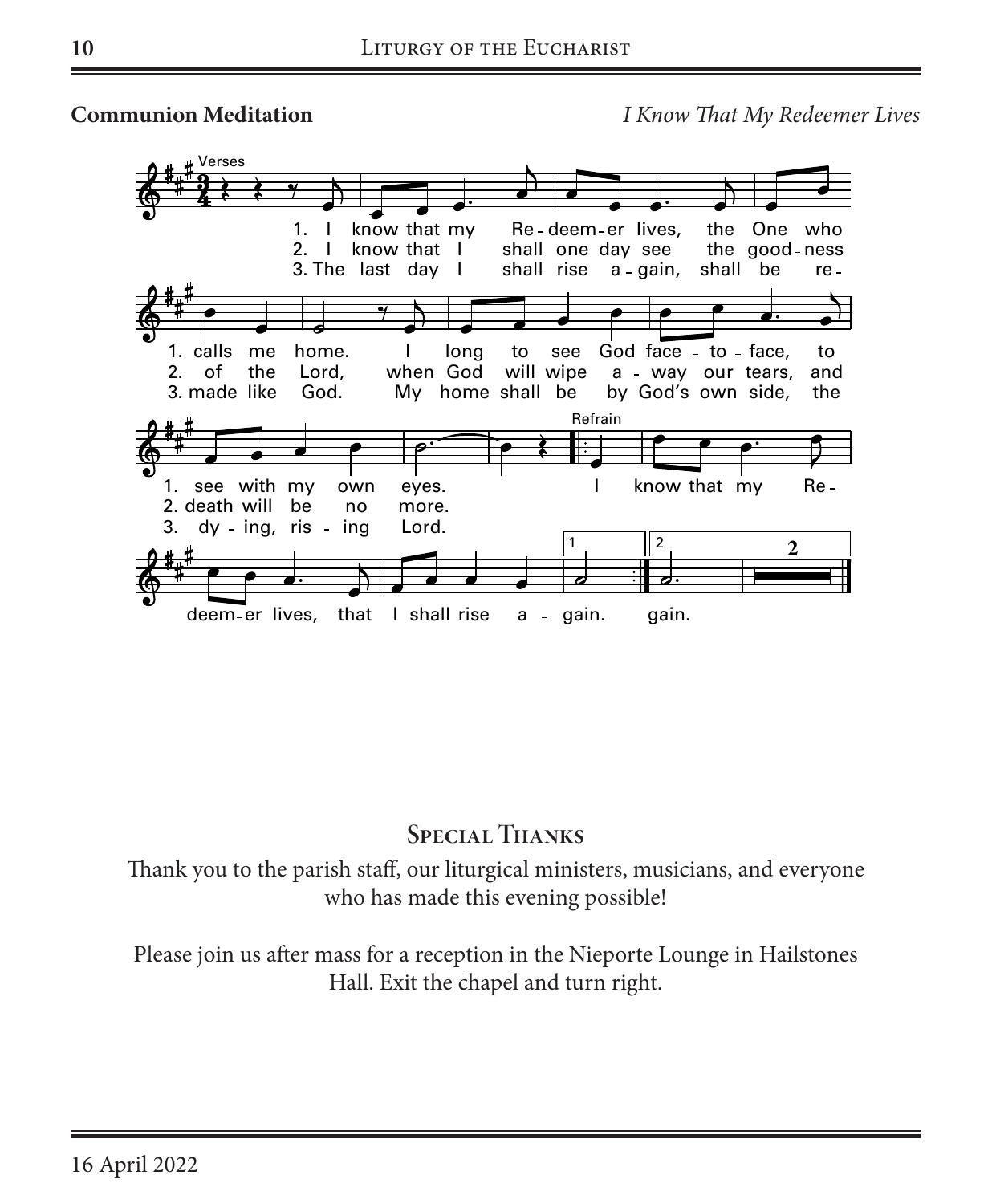#### **Closing Song**